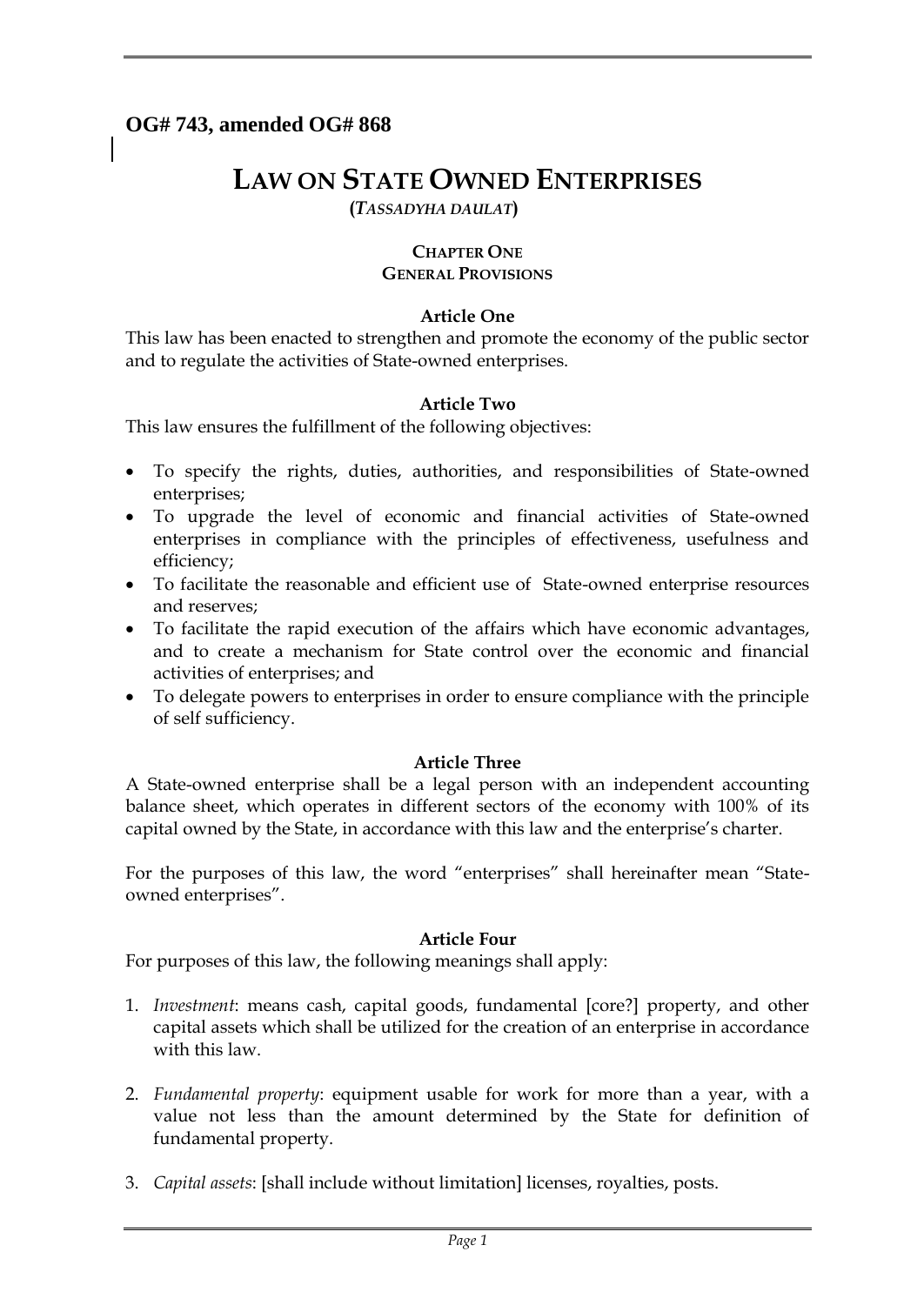- 4. *Fundamental repair*: renewal of consumable parts for fundamental property which have been used for more than a year upon installation/erection or fundamental repair.
- 5. *Net value*: the value of products or any services rendered and expenses incurred by the enterprise for the purpose of producing and selling such products or provision of services, expressed as an amount of money.
- 6. *Economic activity*: those activities which create suitable conditions for, and provide timely coverage of, the needs and requirements of an enterprise for the purpose of successfully discharging its essential duties.
- 7. *Annual profit*: the difference between the sales price of products and services and their net value.
- 8. *Employee*s: official staff [civil servants], laborers, auxiliary staff, and contract employees of an enterprise.

## **Article Five**

Enterprises may be created on the proposal of the relevant ministry or agency, the confirmation of the Ministries of Finance and Planning, and the approval of the Council of Ministers.

#### **Article Six**

- 1. An enterprise shall have a charter which shall be prepared by the relevant ministry or agency and shall be approved by the Council of Ministers upon the agreement of the Ministry of Finance.
- 2. The charter of an enterprise shall contain:
	- a. the title and the location of the enterprise
	- b. the name of the ministry or agency to which the enterprise reports
	- c. the purpose and type of enterprise operations
	- d. the amount of initial capital for the enterprise
	- e. Any other issues related to the affairs of the enterprise which are essential to be mentioned in the charter, and are not in contradiction with the provisions of this law.

#### **Article Seven**

- 1. Enterprises shall be classified into three categories (category 1, 2, and 3) on the basis of the amount of capital, production capacity, level of services, level of activity, and number of staff.
- 2. The classification of enterprises and the positions and the amount of additional incentives payable to the Management Board shall be determined in a regulation prepared by the Ministries of Finance and Labor & Social Services in cooperation with the line ministries.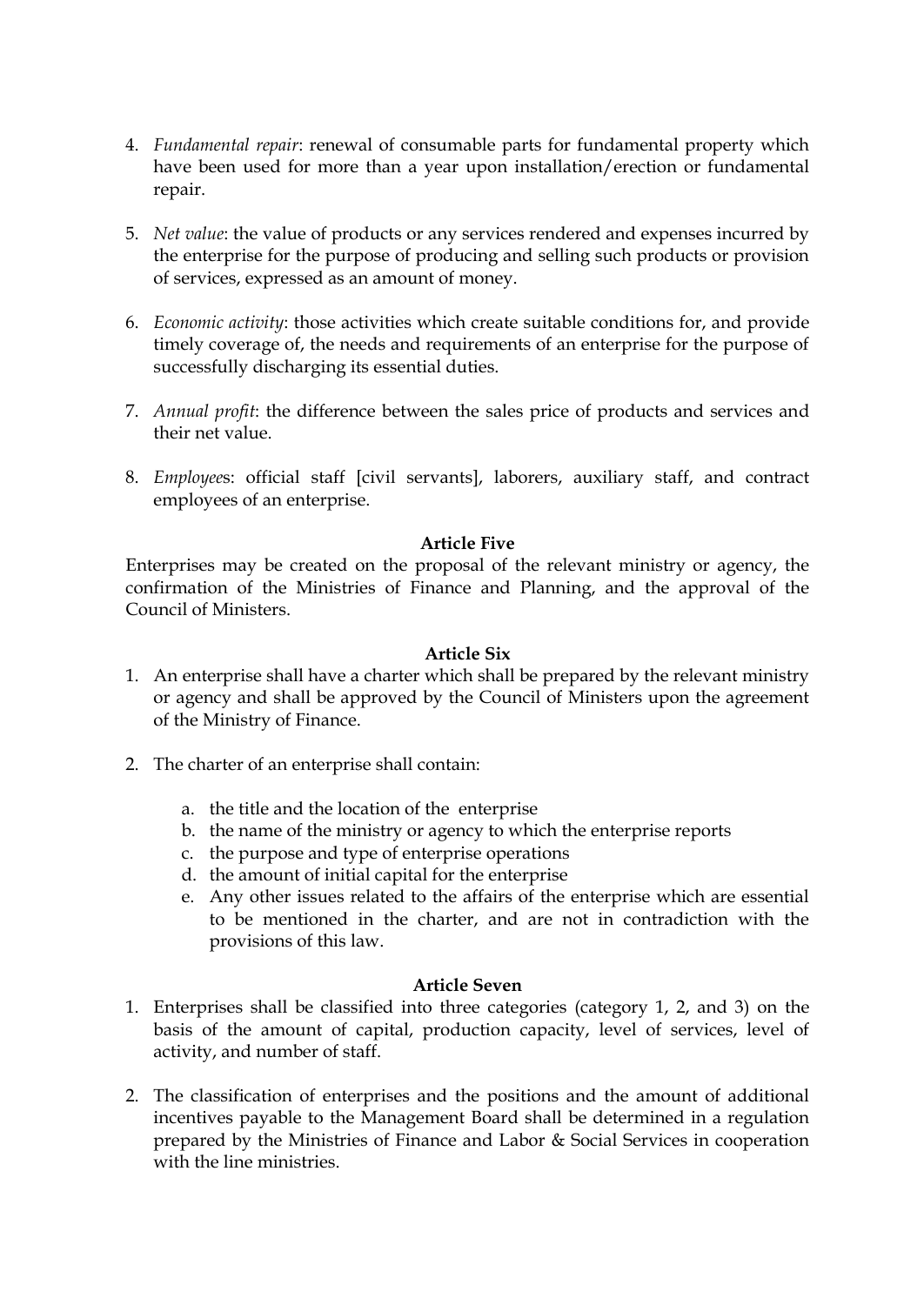#### **Article Eight**

Enterprises shall be obliged to pay any taxes and duties of the State included in the net value of products or services, in accordance with the income tax law.

#### **Article Nine**

An enterprise shall be liable to comply with the undertakings resulting from its agreements or contracts to the extent of its capital and other property.

#### **Article Ten**

An enterprise may carry out and maintain commercial transactions and relationships related to its products or services with the relevant parties.

#### **CHAPTER TWO**

## **CAPITAL AND FINANCIAL PROVISIONS**

#### **Article Eleven**

The capital of an enterprise shall be composed of fixed and working capital, which shall be provided to the enterprise upon the proposal of the relevant ministry or agency, agreement of the Ministry of Finance, and approval of the Council of Ministers.

#### **Article Twelve**

An enterprise shall be obliged to use its capital efficiently in accordance with its economic needs for upgrading the quality of products, increasing efficiency, controlling costs, and ensuring the interest of its employees.

## **Article Thirteen**

The amount of working capital shall be determined in accordance with the Regulation on the Norms of Working Capital of Enterprises.

#### **Article Fourteen**

An enterprise may not use the working capital for expanding the fundamental property without the agreement of the Ministry of Finance.

#### **Article Fifteen**

Any decrease or increase in the working capital of an enterprise shall be proposed by the relevant ministry or agency, confirmed by the Ministry of Finance and approved by the Council of Ministers.

#### **Article Sixteen**

An enterprise may not invest in other enterprises.

#### **Article Seventeen**

An enterprise may invest in a joint [combined State and private] or private undertaking upon the agreement of the Ministry of Finance.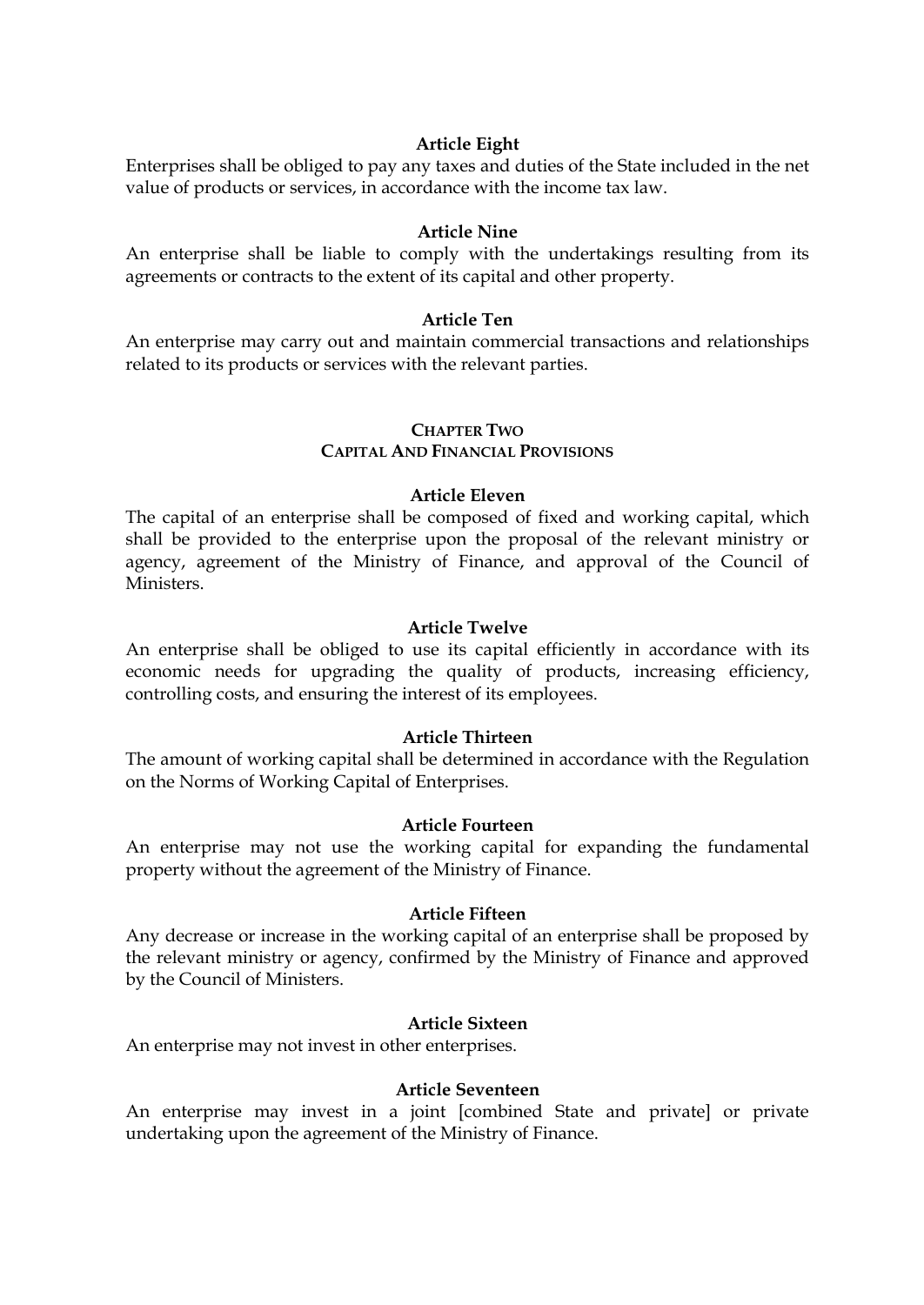#### **Article Eighteen**

An enterprise shall, for the purpose of rehabilitating and repairing fundamental property, depreciate assets in accordance with the norms set forth in the Law for Depreciating, Planning & Using Depreciation Reserves in the National Economy of the Republic of Afghanistan, and shall use the depreciation reserves in accordance with the provisions of Chapter Four of the referenced law.

#### **Article Nineteen**

Enterprises shall be obliged to reflect in the capital of the enterprise the monetary value of the depreciation of fundamental property, which has been deducted for the rehabilitation of such assets.

#### **Article Twenty**

Enterprises shall prepare their annual financial plan in accordance with the rules approved by the Ministry of Finance.

#### **Article Twenty-One**

- 1. An enterprise shall be obliged to cover the expenses incurred in the production of products or services, and to earn profit.
- 2. The minimum profit level for an enterprise shall be determined upon agreement with the Ministry of Finance, taking into consideration the sector of work, as mentioned in the charter.

#### **Article Twenty-Two**

If the enterprise's products or services are offered at prices less than their net cost with the agreement of the Council of Ministers, the State shall pay the difference between such price and the amount determined by the charter for sales including a profit margin.

#### **Article Twenty-Three**

Enterprises shall make annual allocations to the following funds from its overall annual net profits for the purpose of economic growth, payment of bonuses to employees, and compensation of unexpected losses:

- 1. bonus funds up to 15%
- 2. development funds 5%
- 3. social and cultural funds 3%
- 4. reserve funds 2%

#### **Article Twenty-Four**

The manner for the creation and use of the funds referred to in Article 23 shall be regulated by laws and regulations drafted by the Ministry of Finance in cooperation with relevant ministries and agencies.

#### **Article Twenty-Five**

An enterprise may use up to 50% of the remaining annual net profit to provide for, or increase, working capital, fund the approved development plan, or pay off loans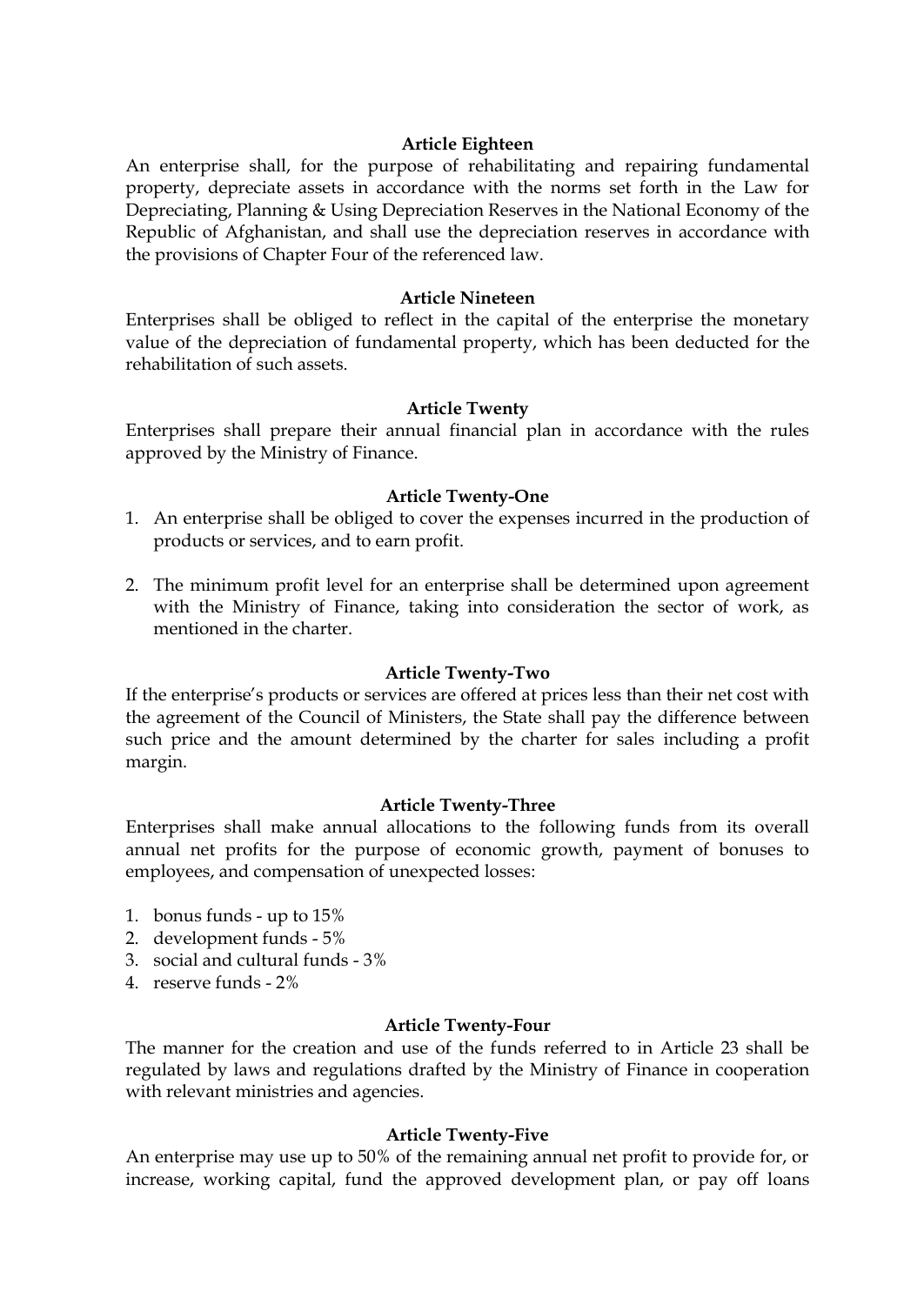received from banks. Any other remaining amounts shall be transferred to the budget of the State.

#### **Article Twenty-Six**

An enterprise shall fund its investments, in accordance with the approved plan, from the internal resources of the enterprise, development budget of the State, and bank loans.

#### **Article Twenty-Seven**

- 1. Procurement of items required by the enterprise shall take place in accordance with the work plan, taking into account the norms approved for stocks of goods and the Procurement Regulation.
- 2. An enterprise may, in exceptional circumstances, obtain additional funds required by the enterprise through bank loans, at the discretion of the Supreme Council.

#### **Article Twenty-Eight**

Enterprises may rent production facilities and shops, warehouses, buildings, equipment and vehicles which are owned by the enterprise and not presently used, at market rates, to other organizations or individuals.

#### **CHAPTER THREE**

#### **FISCAL AFFAIRS, REPORTING AND BALANCE SHEETS OF ENTERPRISES**

#### **Article Twenty-Nine**

The accounting affairs of an enterprise shall be carried out in compliance with the standard accounting plan and accounting forms approved by the Ministry of Finance.

#### **Article Thirty**

A report of production and financial activities and an annual balance sheet shall be forwarded by the enterprise to the relevant ministry or agency, ministries of finance and Central Statistics, and to the bank which maintains transactions with the enterprise, as follows:

- 1. A work progress report for the first quarter of the year shall be sent no later than the end of the fourth month [solar month]
- 2. A work progress report for the second quarter no later than the end of the 7th month
- 3. A work progress report for the third quarter -- no later than the end of the tenth month
- 4. A work progress report for the last quarter -- no later than the end of the first month of the next year.
- 5. The annual balance sheet of the enterprise -- no later than the first day of the fourth month of the coming year.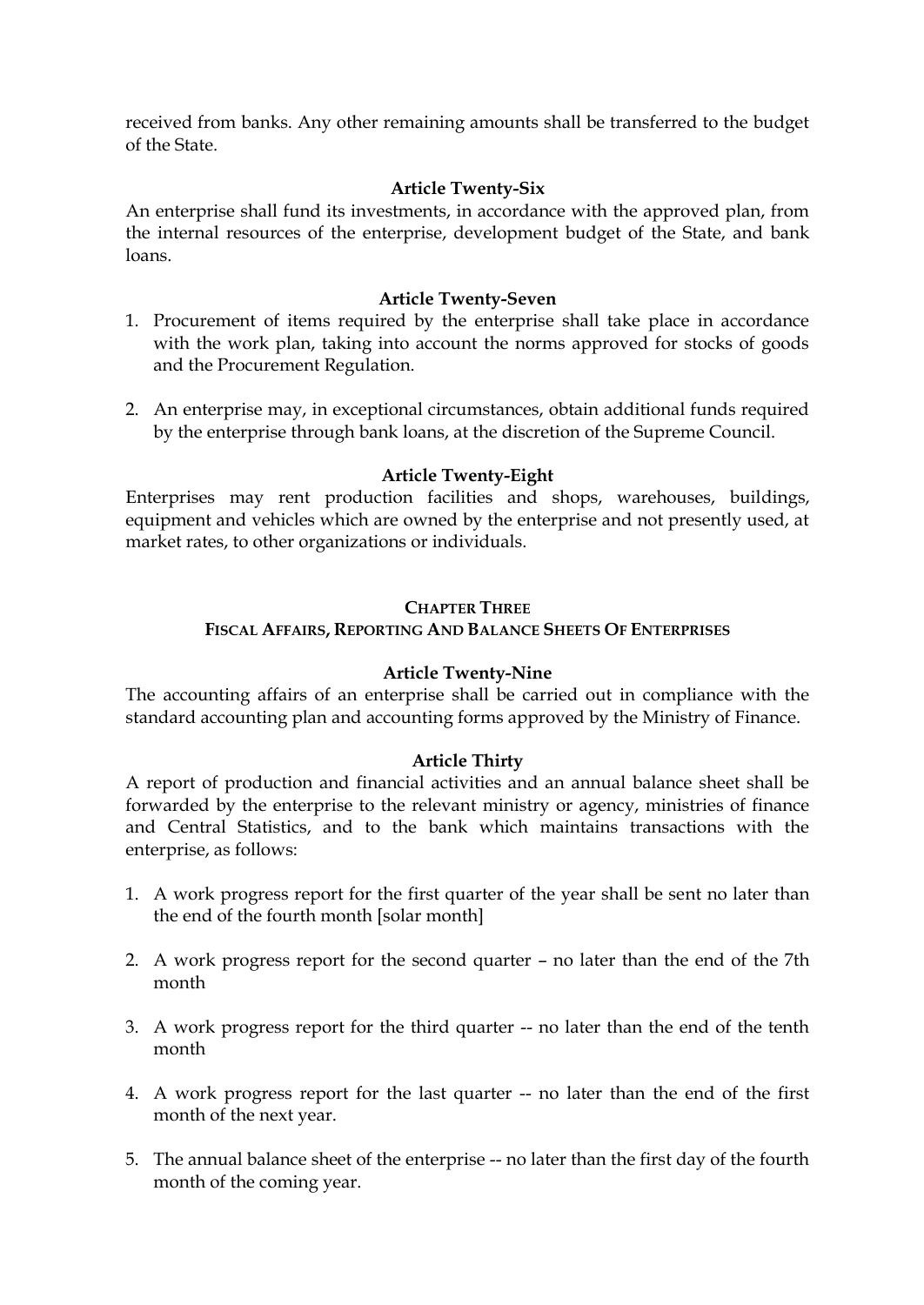## **Article Thirty-One**

Whenever the progress report or the balance sheet of an enterprise is not submitted to the relevant authorities within the designated time, the Board of Management and the accounting staff shall be deprived of their incentive payments and shall be dealt with in accordance with the law.

#### **Article Thirty-Two**

The financial year of an enterprise shall start from the first day of the first month of the year and shall terminate at the end of that year. [Solar years]

## **CHAPTER FOUR ORGANIZATION, DUTIES AND AUTHORITIES OF ENTERPRISES**

#### **Article Thirty-Three**

An enterprise shall be managed by:

- 1. the Supreme Council
- 2. the Board of Management

#### **Article Thirty-Four**

The Supreme Council is the highest authority of the enterprise and shall be composed of five to seven members as follows:

- 1. The minister or chief of the agency under the supervision of which the enterprise operates, as the chairman of the Supreme Council
- 2. A representative of the Ministry of Finance, as the vice chairman
- 3. other members as defined in the enterprise's charter

#### **Article Thirty-Five**

Regular or extraordinary meetings of the Supreme Council shall be convened as follows:

- 1. Regular meetings at least once every two months
- 2. Extraordinary meeting as requested by the chairman of the Supreme Council or the Ministry of Finance, or on the proposal of the chairman for the Board of Management, approved by the chairman of the Supreme Council

#### **Article Thirty-Six**

- 1. The quorum for meetings of the Supreme Council shall be as follows:
	- a. Three out of a total of five members
	- b. Five out of a total of seven members
- 2. The decisions of the meetings shall be made by a majority of votes present.
- 3. The meetings of the Supreme Council shall be convened under the direction of the chairman, or the vice chairman in his absence.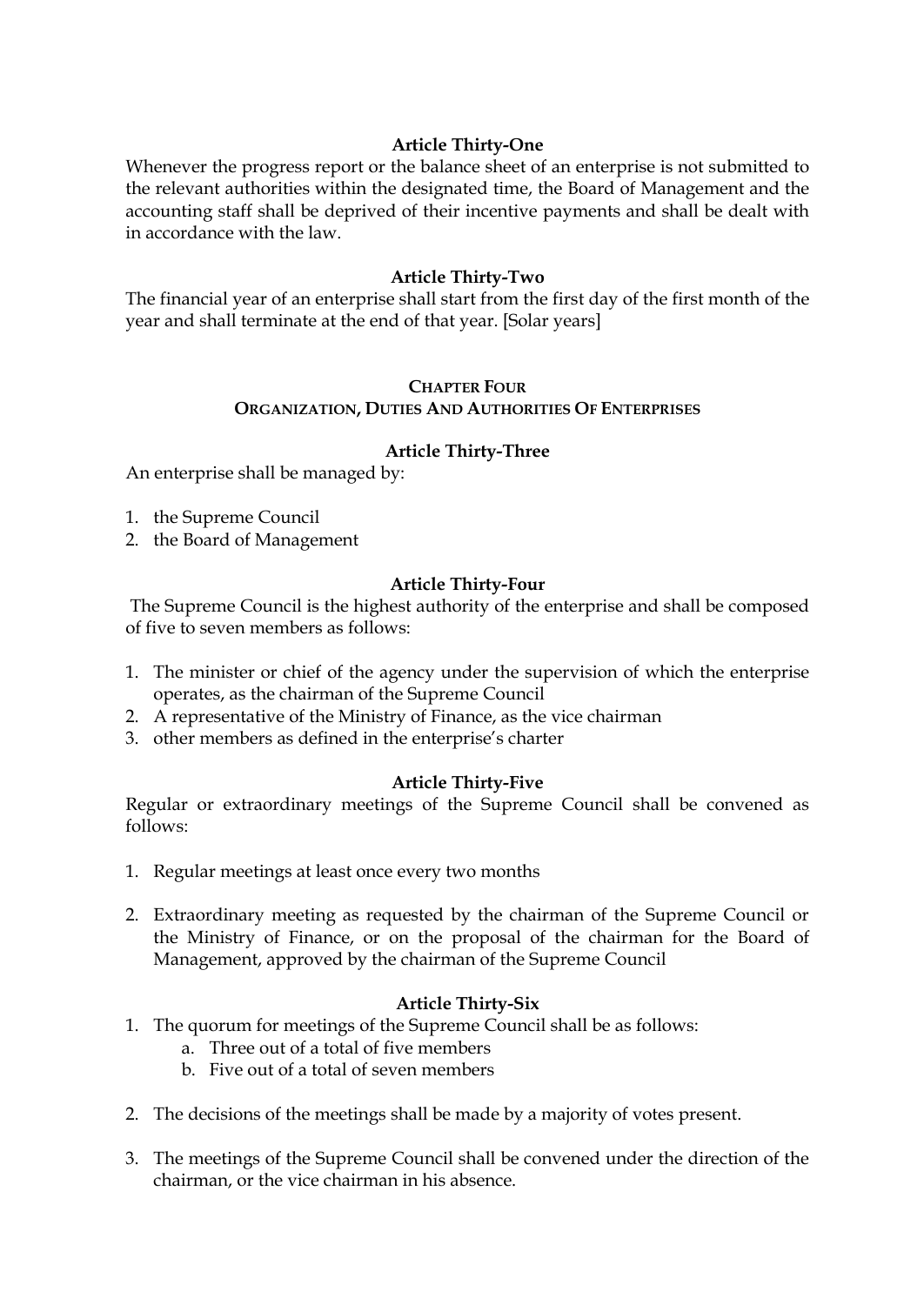## **Article Thirty-Seven**

The Supreme Council shall be assigned with, and enjoy, the following duties and authorities:

- 1. To determine the policy of and to approve the annual work plan for the enterprise
- 2. To approve the financial plan and organization of the enterprise
- 3. To approve the internal procedures of the enterprise
- 4. To present proposals to the Council of Ministers with regard to appointment or removal of members of the Board of Management
- 5. To conduct partial or total reviews of the executive body of the enterprise (Board of Management)
- 6. To evaluate and assess the progress report for production and economic activities and to take decisions with regard to improvement of affairs and correction of any deficiencies
- 7. To take decisions for the purpose of promoting the efficiency of production and the quality of products, and to efficiently take advantage from the production capacity, raw materials, and human and financial resources
- 8. To approve Procedures for determining the sales price for products or services
- 9. To approve the annual balance sheet for the enterprise in accordance with the General Rules for Accounting and Reporting.
- 10. To render decisions with regard to use of financial resources of the enterprise, in accordance with this law
- 11. To approve Procedures for distribution of the incentive fund to the employees of the enterprise.
- 12. To approve the establishment or termination of offices of the enterprise in the country.

#### **Article Thirty-Eight**

The approvals of the Supreme Council shall be recorded in a specified book

#### **Article Thirty-Nine**

The Board of Management shall be the executive body of the enterprise and shall be composed of a Director and Deputy Director(s).

#### **Article-Forty**

The Director for the Board of Management shall be the chief executive and shall be responsible for the implementation of approved work plans, budgetary commitments,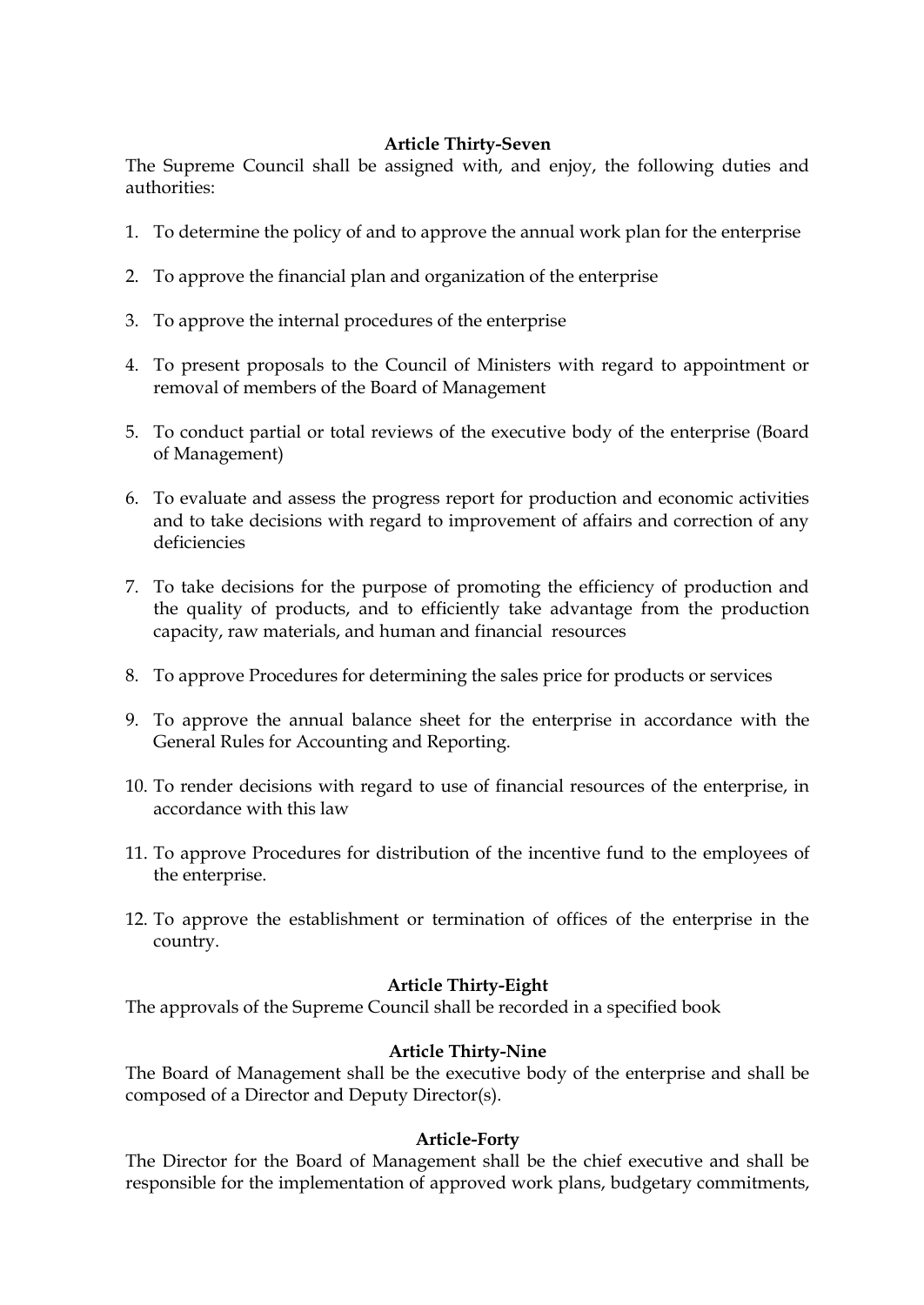ensuring reasonable and efficient use of the capital and other financial resources available to the enterprise, preparation and timely submission of quarterly reports, preparation of an annual balance sheet for the enterprise, compliance with the financial regulations, and execution of other business affairs

#### **Article Forty-One**

The Director of the Board of Management shall have the following duties and authorities:

- 1. To organize the executive affairs of the enterprise
- 2. To represent the enterprise in courts, agencies and administrative offices of the State, and other authorities
- 3. To enter into contracts and agreements within the scope of authorities provided for by the charter or delegated by the Supreme Council
- 4. To appoint, promote, transfer, retire or remove the employees of the enterprise, in accordance with the relevant legislation
- 5. To prepare the annual work plan and program for the enterprise, with maximum use of the available capacity, to take into consideration the control figures of the State announced through the relevant ministry and to submit such figures to the relevant bodies upon approval by the Supreme Council.
- 6. To prepare financial and organizational plans for the enterprise and submit those to the relevant authorities upon the approval of the Supreme Council.
- 7. To open bank accounts for the enterprise
- 8. To issue necessary orders to the employees of the enterprise, within the scope of his authorities.
- 9. Any other duties and authorities as may be provided for in this law or the charter of the enterprise.

#### **Article Forty-Two**

In the absence of the Director for the Board of Management, his duties shall be carried out by the Deputy Director delegated by the Director.

#### **Article Forty-Three**

- 1. The scope of duties and authorities of the Deputy Director(s) of the Board of Management shall be determined by the Director for the Board of Management
- 2. The Chief Accountant shall discharge his duties in accordance with the Regulation for Chief Accountants.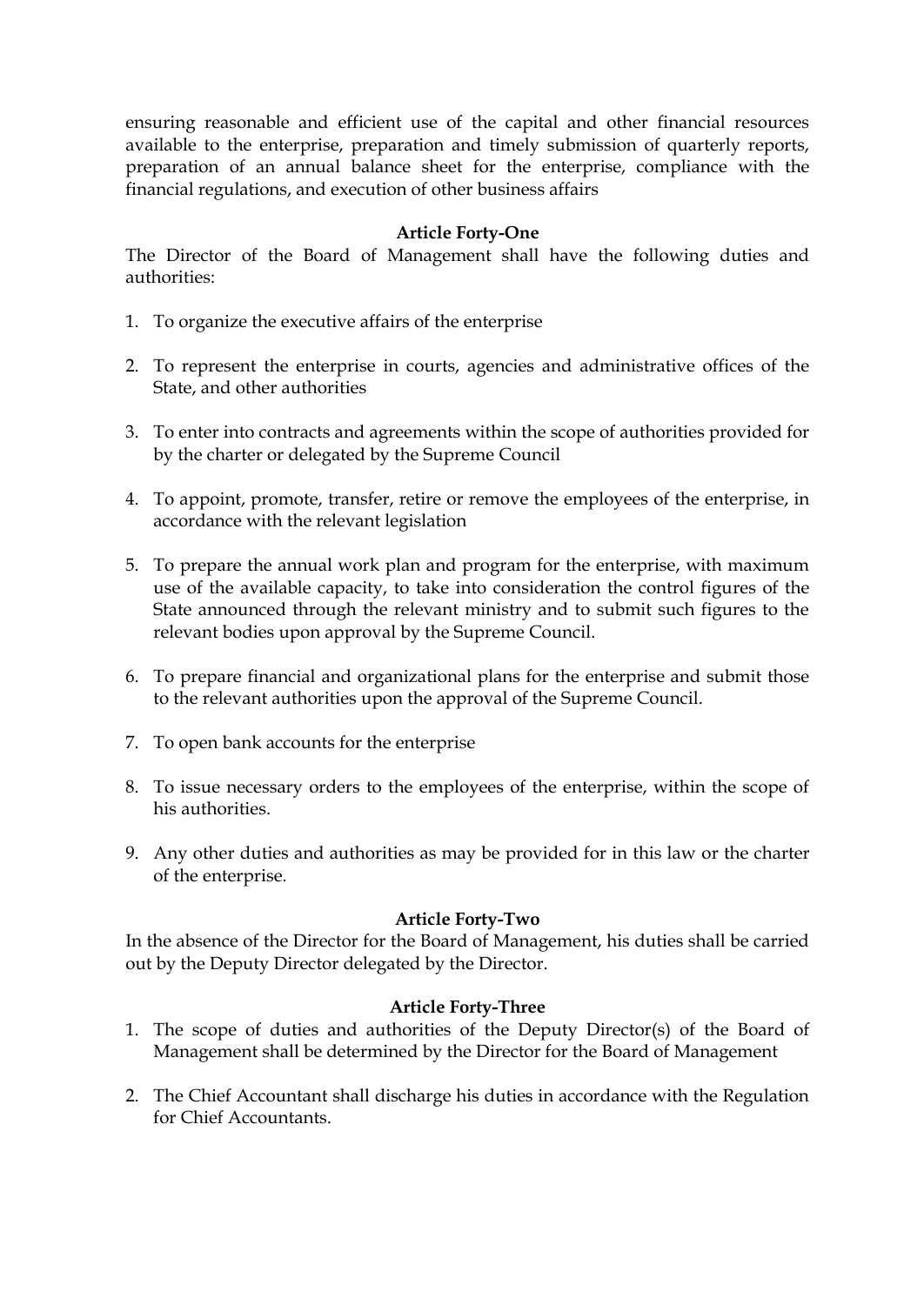## **Article Forty-Four**

The Deputy Director(s), Chief Accountant, and other employees of the enterprise shall be responsible to the Director of the Board of Management

## **Article Forty-Five**

- 1. The Board of Management shall be obliged to present its annual development and financial plans to be approved by the Supreme Council, taking into consideration the main objectives of the Plans for the economic and social development of the country.
- 2. The Board of Management shall be obliged to consider in the preparation of its plan the maximum use of resources for increasing productivity, decreasing the net cost of products, carrying out of work, and supplying services.
- 3. The relevant control figures shall be announced by the relevant ministry to the enterprise three months prior to start of the new financial year. Whenever the Board of Management finds the mentioned figures to be unrealizable, the board shall inform the relevant ministry about the situation and attach documented reasons to the notice two months prior to the start of the new financial year.

## **Article Forty-Six**

- 1. The approved plans shall be implemented by the Board of Management. If the fixed control levels are not realizable, the board shall give notice about the situation and attach justifiable and documented reasons to the notice to be submitted the Ministry of Finance and the relevant ministry.
- 2. If the reasons of the enterprise with regard to the factors prohibiting the application of the approved plans are not satisfactory to the relevant ministry or the Ministry of Finance, the Supreme Council of the enterprises shall replace the Board of Management partially or totally.

#### **Article Forty-Seven**

The Board of Management shall ensure the daily and fundamental repair of fundamental property, modernization of equipment and machinery, upgrading the technical level and productivity, and reasonable use of buildings and facilities.

#### **Article Forty-Eight**

The Board of Management shall organize the timely supply of materials and other requirements, in accordance with the approved plan.

#### **Article Forty-Nine**

The Board of Management shall be authorized to sell any surplus and unneeded goods and assets of the enterprise to State, joint, or private institutions, or individuals, on the prescription of the Supreme Council of enterprises, in accordance with the Law of Auction.

The proceeds of sale of surplus and unneeded goods and assets shall be available to the enterprise.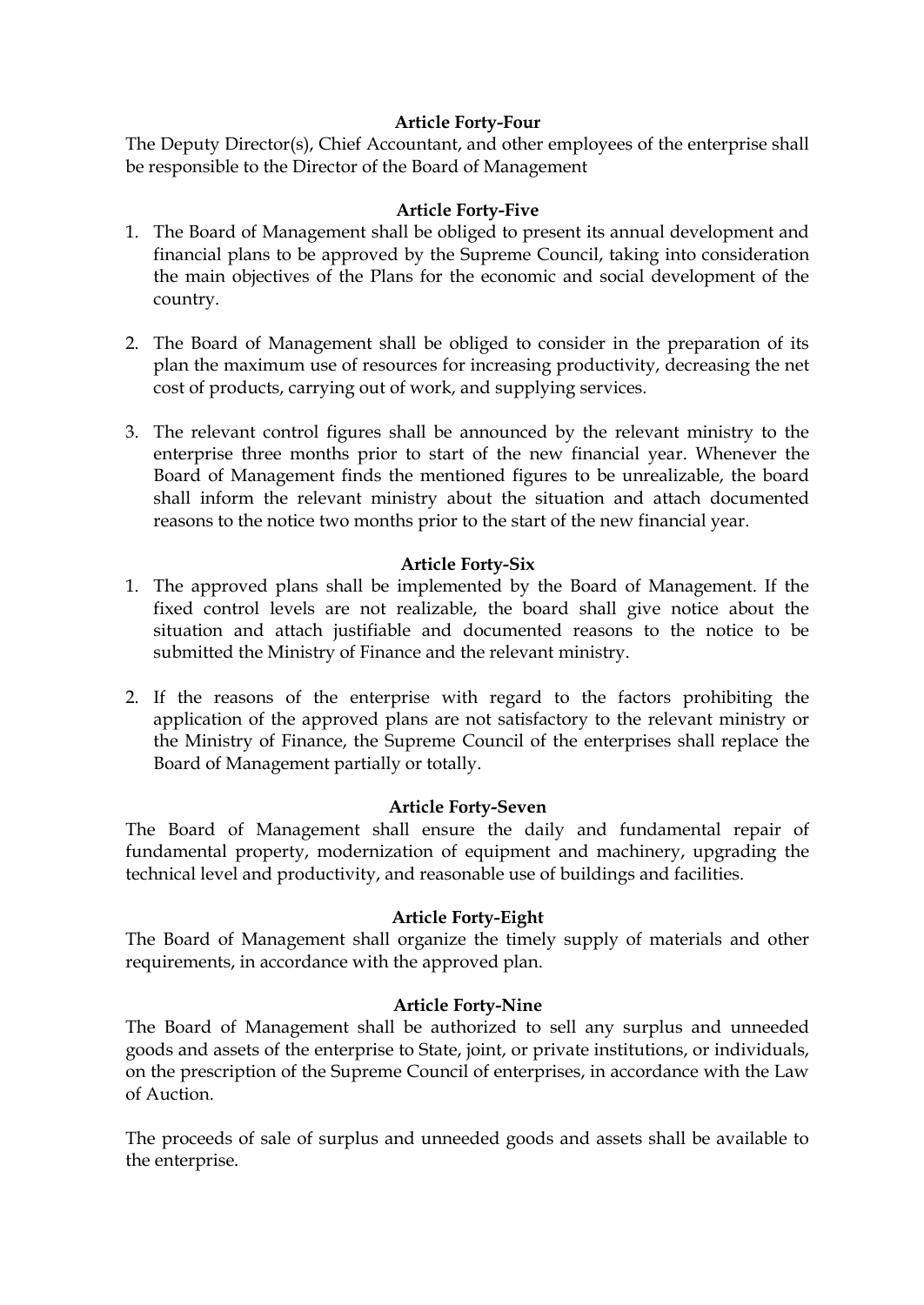The proceeds of sale of fundamental property shall be transferred to the development reserves of the enterprise.

## **Article Fifty**

The Board of Management shall determine and specify the standards for expenses and waste of raw and semi-processed materials during production, and shall submit such standards to the Supreme Council for approval.

#### **Article Fifty-One**

The Board of Management shall take necessary measures to ensure that the expenses related to raw or semi-processed materials and fuels are controlled, and to ensure that waste in the processes of production and sale are reduced, and that efficient use is made of scrap and waste resulting from production.

#### **Article Fifty-Two**

The Board of Management shall organize the affairs related to marketing of the enterprise's products and goods, and shall promote sales through advertisements and announcements.

## **Article Fifty-Three**

The Board of Management shall use the working capital and other funds made available to the enterprise for the purpose of carrying out its operations, in accordance with the approved plan, in order to maximize profit.

#### **Article Fifty-Four**

- 1. The Board of Management generally carries out the transactions of the enterprise on a non cash basis.
- 2. The Board of Management may, for purposes of meeting its various requirements, maintain limited funds in the reserves of the enterprise in accordance with the Regulation of Reserves.

#### **Article Fifty-Five**

The Board of Management shall be authorized to obtain the following loans from banks, upon approval of the Supreme Council:

- 1. Short or medium term loans for meeting temporary monetary requirements.
- 2. Long terms loans for investments as provided for in the plan.

## **Article Fifty-Six**

The Board of Management shall make an inventory of assets, monetary funds, and current accounts of the enterprise, in accordance with the relevant legislation.

#### **Article Fifty-Seven**

The Board of Management shall upgrade the level of skills of the workforce, by implementing on-the-job training, or sending members of the workforce to other enterprises or domestic or foreign educational organizations.

## **Article Fifty-Eight**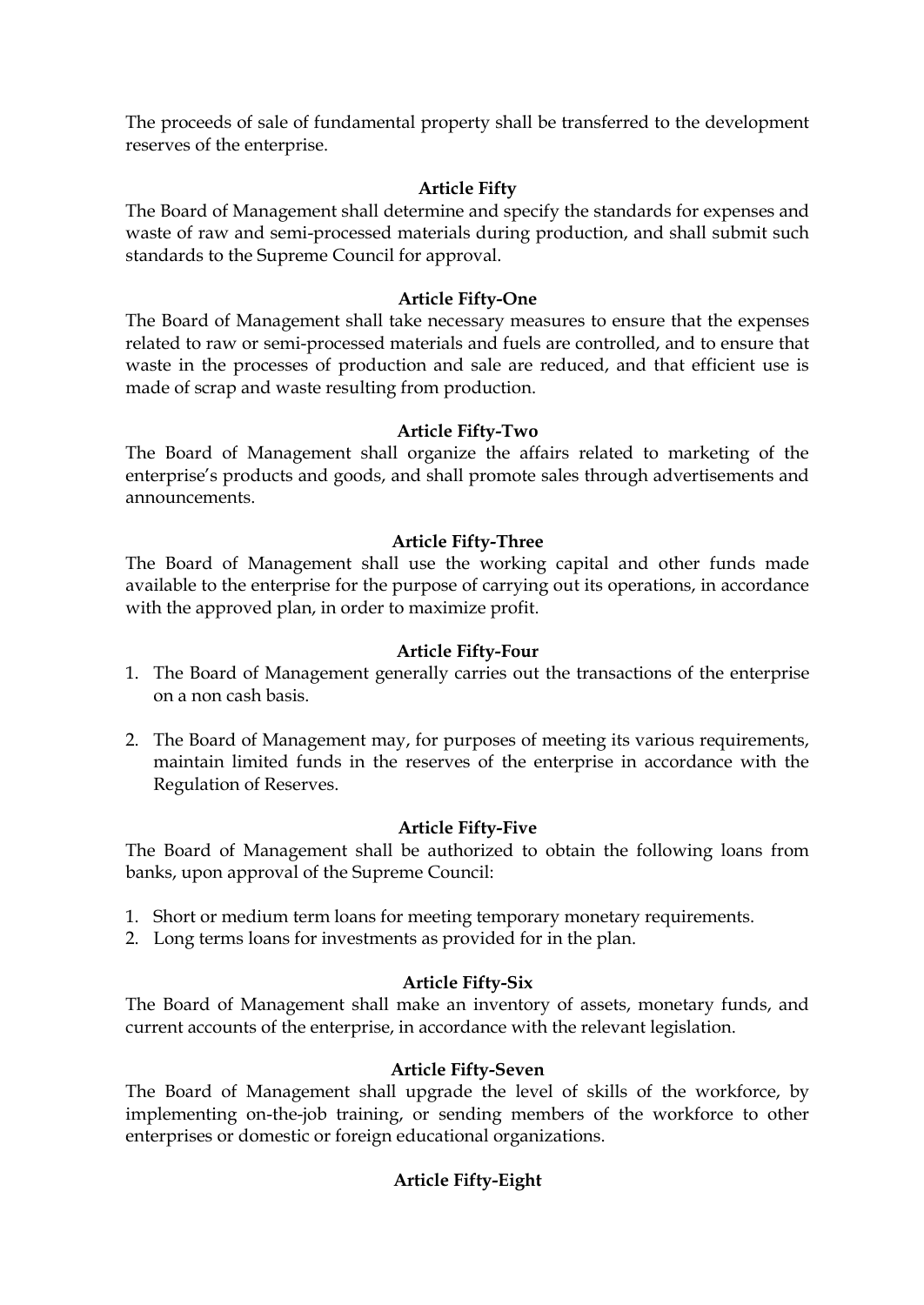The Board of Management shall, in cooperation with the association of enterprises, take measures to improve working conditions and shall comply with safety regulations and product sanitation.

#### **Article Fifty-Nine**

For the purpose of efficient and effective use of human resources, the Board of Management may, within the limits of the approved fund for salaries, present to the Supreme Council for approval various methods of paying wages, in accordance with the law on labor.

#### **Article Sixty**

- 1. The Board of Management shall present proposals to the Supreme Council with regard to the production of new products which shall be compatible with scientific requirements, new technology, and the needs of national economy.
- 2. The Board of Management shall implement an efficient technological process and rules for organizing production and sales affairs.
- 3. The Board of Management shall take measures to mechanize and automate the process of production and to ensure an increased use of domestic products.

#### **Article Sixty-One**

The Board of Management shall take advantage from the experiences obtained by other similar enterprises for development and facilitation of inventions and innovations.

#### **CHAPTER FIVE EXEMPTIONS AND RELIEF**

#### **Article Sixty-Two**

- 1. Enterprises shall be exempted from paying income tax on consumer goods and taxes on profitable transactions pursuant to section 2 of this article.
- 2. The period of the tax exemption shall not exceed two years in Kabul and shall not be less than three nor more than five years in the provinces. An extension of such periods may be granted for not more than two additional years where there are justifiable reasons and conditions, and considering the location for the establishment of an enterprise, at the discretion of the relevant ministry or agency, along with the agreement of the Ministry of Finance, and the approval of the Council of Ministers.
- 3. The exemption period shall start from the date for beginning the activities of the enterprise.

#### **Article Sixty-Three**

An enterprise which imports spare parts, raw, processed or semi-processed materials for the purpose of constructing, supplementing, producing or erecting in accordance with the approved annual plans for importation, finance, and investment of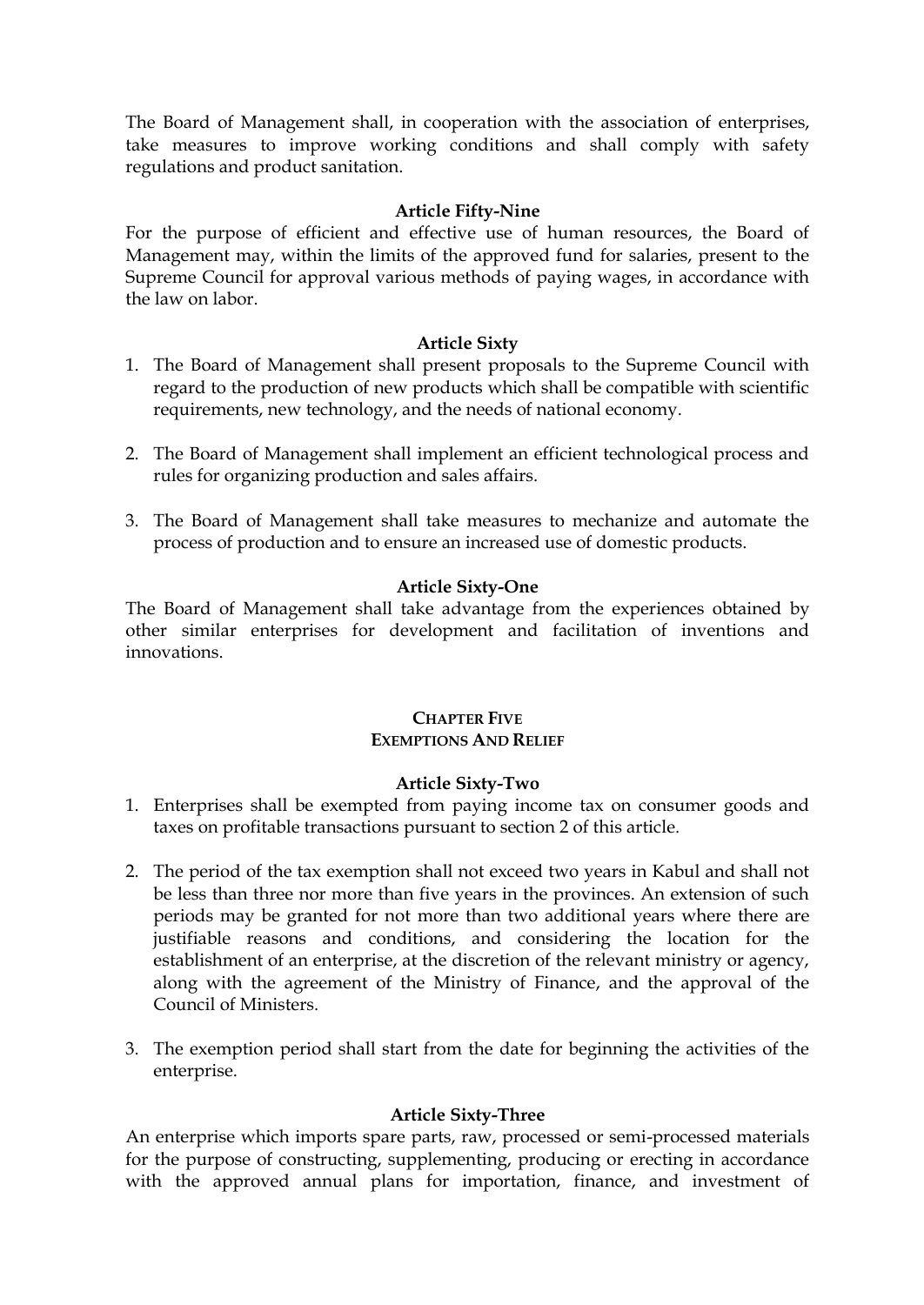fundamental property, shall benefit from the following customs exemptions upon the confirmation of the Ministries of Finance and Planning:

- 1. [total] Exemption of fundamental property from customs duty
- 2. Assessment of a maximum of ten percent customs duty on spare parts valued as the purchase cost for such goods plus any expenses for transportation of the goods [from the production site] to the customs.
- 3. Assessment of a maximum of five percent customs duty on machinery, equipment, and supplies which are imported upon the agreement of the Ministry of Finance for incorporation into, or replacement of, machinery or fundamental property of the enterprise.
- 4. The customs duty on raw processed or semi-processed goods shall be levied in accordance with the industrial tariff. If the industrial tariff does not include such goods, the customs duty of the goods shall be assessed at a maximum of ten percent on the basis of the net value of the goods plus any transportation costs to move the goods to the customs of destination, using the independent valuation method.

## **Article Sixty-Four**

Fast paced vehicles, office supplies, equipment, ordinary construction materials, and goods that can be produced domestically in quantities sufficient to meet the needs of enterprises of the country, shall not enjoy customs exemptions if imported from abroad.

## **Article Sixty-Five**

A quarter of domestic and foreign loans of an enterprise may be deducted as expenses in the annual balance sheet.

## **CHAPTER SIX**

## **REORGANIZATION, DISSOLUTION AND LIQUIDATION OF ENTERPRISES**

## **Article Sixty-Six**

The reorganization or dissolution of an enterprise may take place on the proposal of the relevant ministry or agency, agreement of the Ministry of Finance, and the approval of Council of Ministers. Reorganization or dissolution of an enterprise shall be announced through mass media outlets.

## **Article Sixty-Seven**

Reorganization may take place in one of the following situations:

- 1. merger of one enterprise with another
- 2. acquisition of one enterprise by another
- 3. breakup of an enterprise
- 4. divestiture of part of an enterprise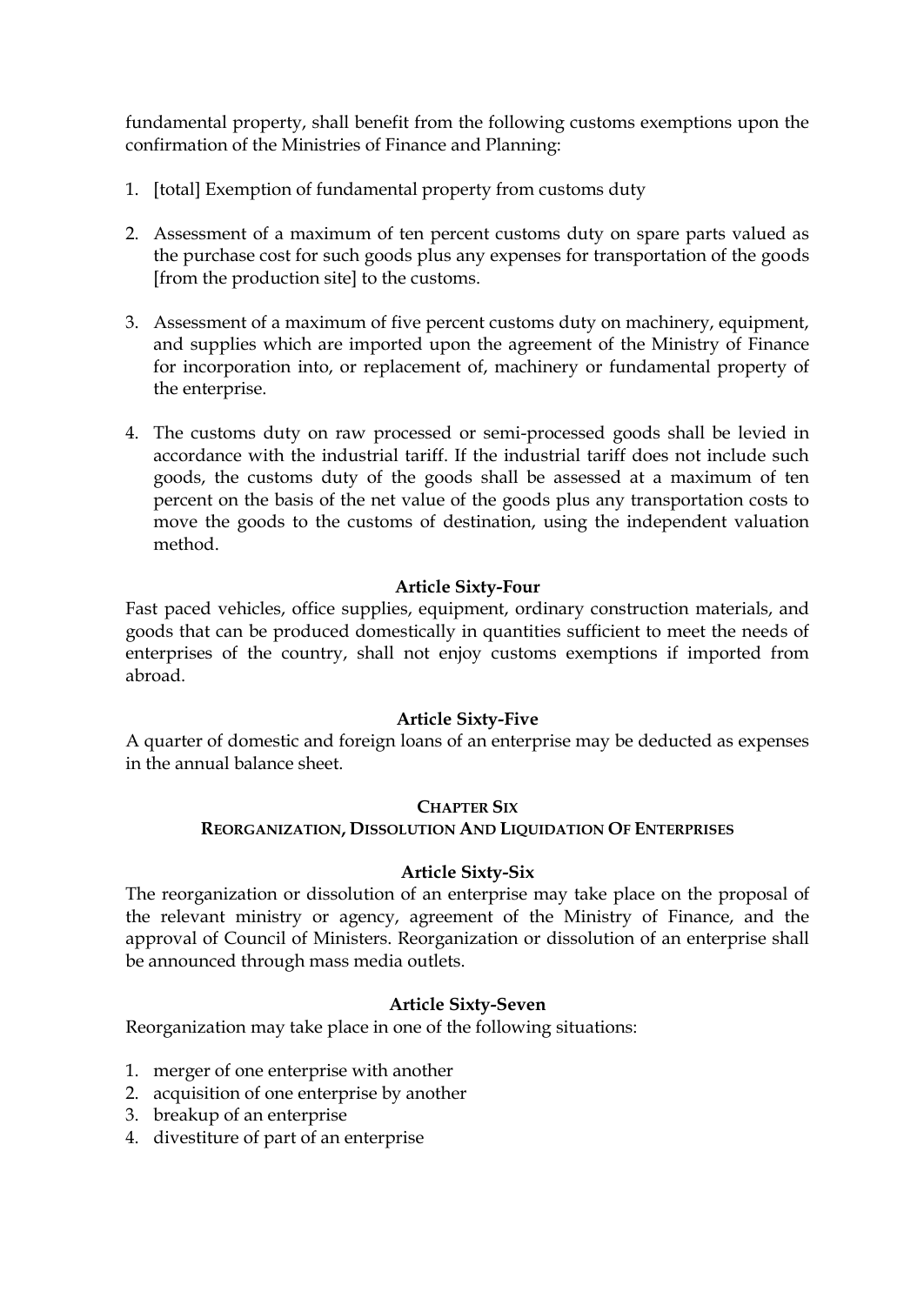## **Article Sixty-Eight**

When an enterprise is merged with another, the assets, liabilities, authorities and duties of the merged enterprises shall be transferred to the newly formed enterprise.

## **Article Sixty-Nine**

If one enterprise is acquired by another, the assets, liabilities, authorities and duties of the acquired enterprise shall be transferred to the enterprise by which the other has been acquired.

## **Article Seventy**

In the case of a breakup of an enterprise, the relevant assets, liabilities, authorities, and duties shall be transferred to each of the newly formed enterprises.

## **Article Seventy-One**

In case of divesting a part of an enterprise, the assets, authorities, and duties related to the divested part shall be transferred to the new enterprise.

## **Article Seventy-Two**

The fiscal and financial issues related to reorganization or dissolution of an enterprise shall be dealt with in accordance with the fiscal and financial legal documents governing enterprises.

## **Article Seventy-Three**

The liquidation of an enterprise shall take place under the control of a liquidation committee appointed by the relevant ministry or agency.

The procedure related to liquidation and duties of the liquidation committee shall be set forth by a Regulation.

#### **Article Seventy-Four**

The liquidation of an enterprise shall be completed within four months. If the liquidation requires more time, such time may be extended by the relevant ministry in agreement with the Ministry of Finance.

#### **Article Seventy-Five**

- 1. The liquidation committee shall announce the liquidation of an enterprise through mass media outlets and shall inform organizations or persons having business with the enterprise in writing.
- 2. Any claims filed by creditors may be heard only up to three months from the date of the announcement.

#### **Article Seventy-Six**

The debts of a liquidated enterprise may be paid from the assets of such enterprise, in accordance with law, and the surplus assets shall be transferred to the Revenue Account of the State.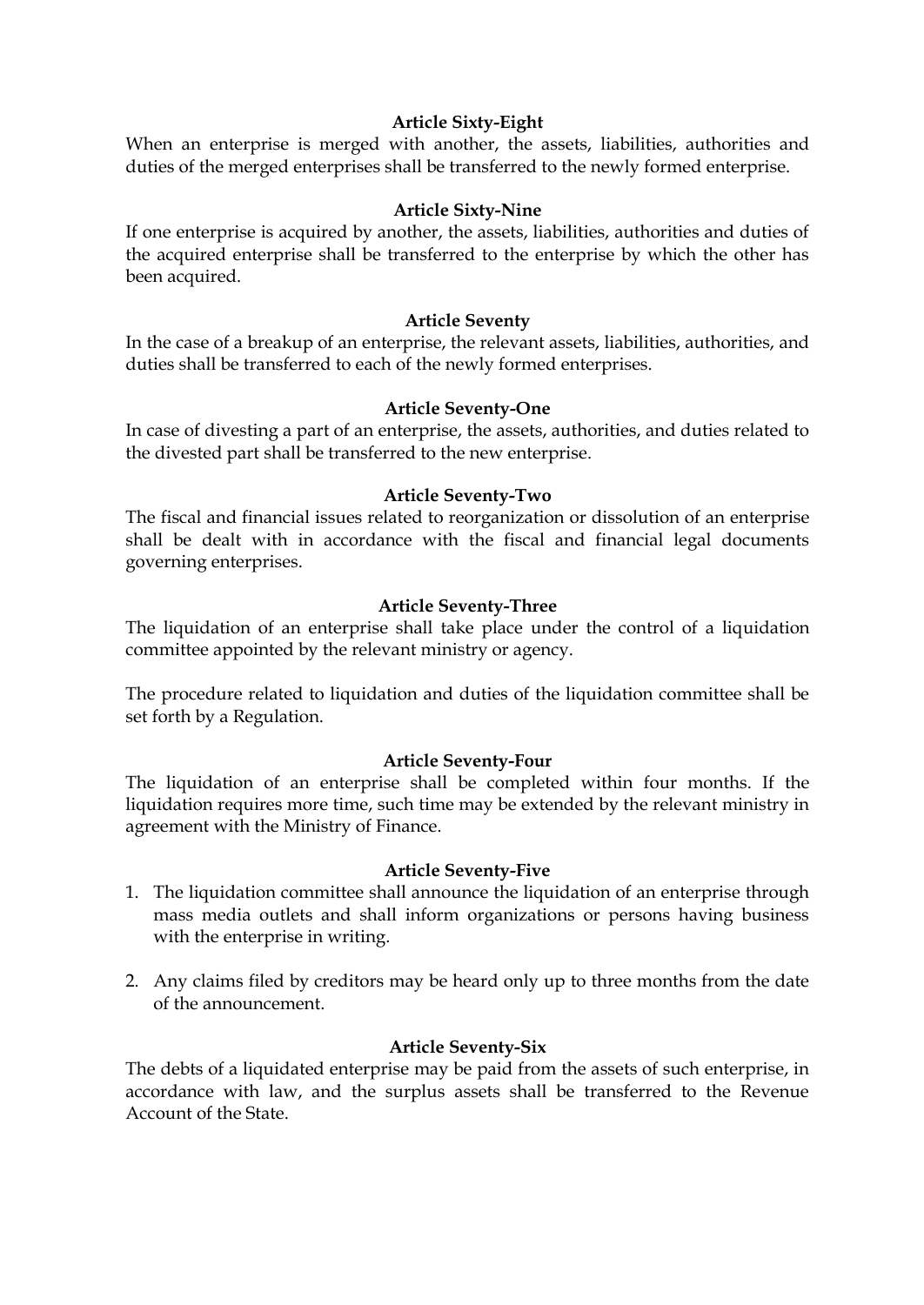## **CHAPTER SEVEN MISCELLANEOUS PROVISIONS**

#### **Article Seventy-Seven**

The various aspects of the work and operations of an enterprise shall be evaluated and supervised by the relevant ministry or agency.

## **Article Seventy-Eight**

Regulating the accounting and reporting of an enterprise, and analyzing and systematically evaluating its economic and financial activities shall be carried out by the specialized branches of the relevant ministry or agency.

## **Article Seventy-Nine**

The Ministry of Finance shall, in addition to the other duties and authorities provided for in this and other laws, be assigned the following duties and authorities:

- 1. Supplying procedural guidance with regard to planning, financial, fiscal, and reporting affairs.
- 2. Preparing and approving standard forms for financial and fiscal planning, balance sheets, and reporting and standard fiscal planning [?]
- 3. Organizing the interrelation of enterprises and the budget of the State.
- 4. Evaluating and assessing the financial and economic operations of the enterprise on the basis of quarterly reports and annual balance sheets
- 5. Analyzing and evaluating the reasonable use of capital and available financial resources
- 6. Drafting regulations for organizing the financial and fiscal affairs of the enterprise and [for regulating] the financial and fiscal branches of the administrations in the headquarters of ministries or agencies
- 7. Issuing guidelines and procedures for regulating the financial and fiscal affairs of an enterprise
- 8. Evaluating other issues related to the operation and activities of an enterprise

## **Article Eighty**

- 1. Post auditing of the financial and fiscal affairs of an enterprise shall be carried out once every year in accordance with this law and relevant legislation by the assigned auditing staff. Extraordinary situations shall be an exception to this rule.
- 2. The auditing shall be completed in a minimum of fifteen days and a maximum of three months.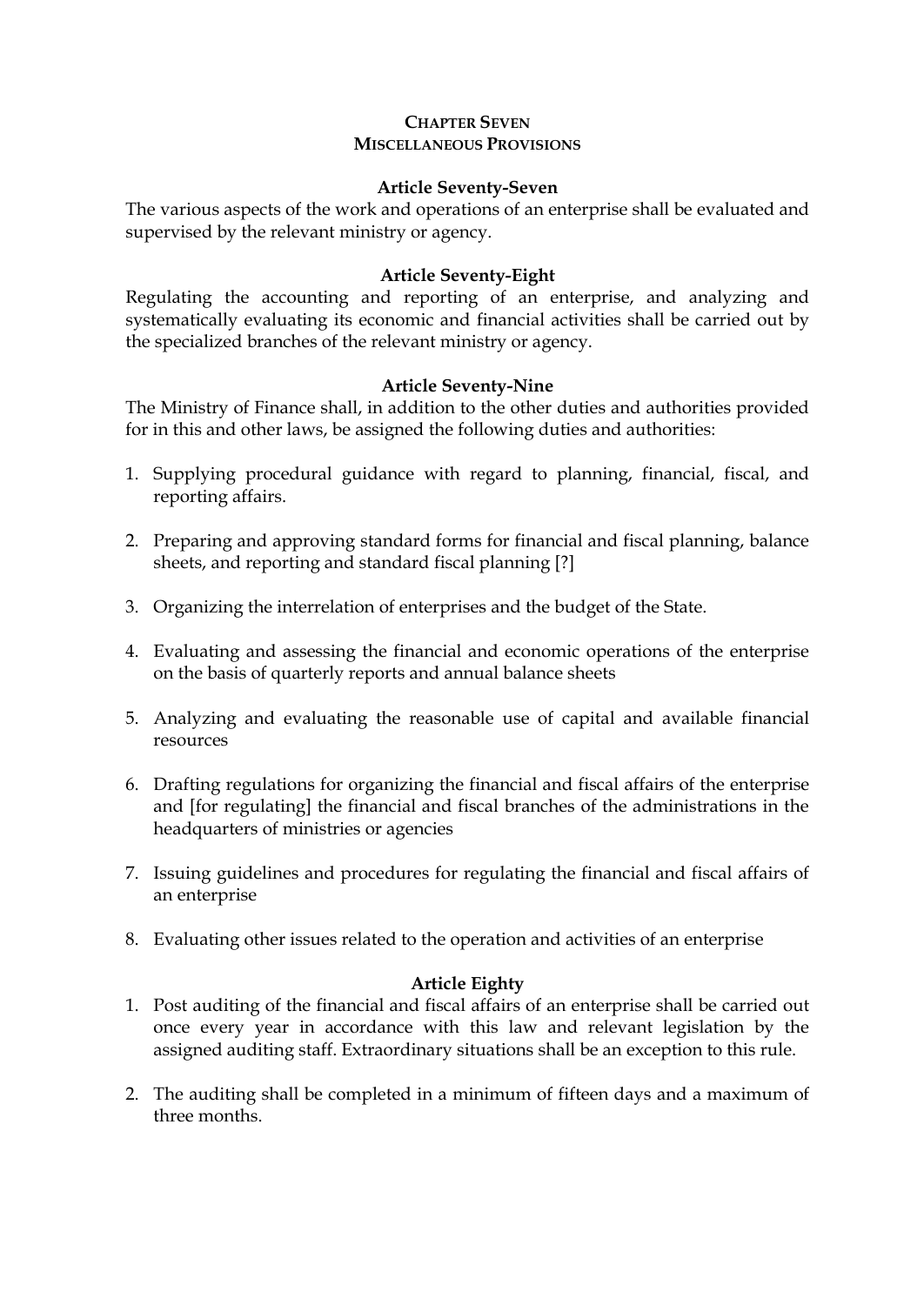3. The duration of auditing may be extended for only one term where there are important and complicated issues which require further evaluation and study, on the proposal of the auditing body, and the approval of the Council of Ministers.

#### **Article Eighty-One**

Offices of an enterprise may be established abroad on the proposal of the relevant ministry or agency, agreement of the Ministry of Finance, and approval of the Council of Ministers.

#### **Article Eight-Two**

An enterprise shall have a specific stamp.

#### **Article Eighty-Three**

This law shall be enforced upon endorsement [by the president], and shall be published in the official gazette. Upon enforcement of this law, the law on Stateowned enterprises, published in official gazette # 459, dated, 30, 05, 1359, and any other legislation in contradiction to this law shall be null and void.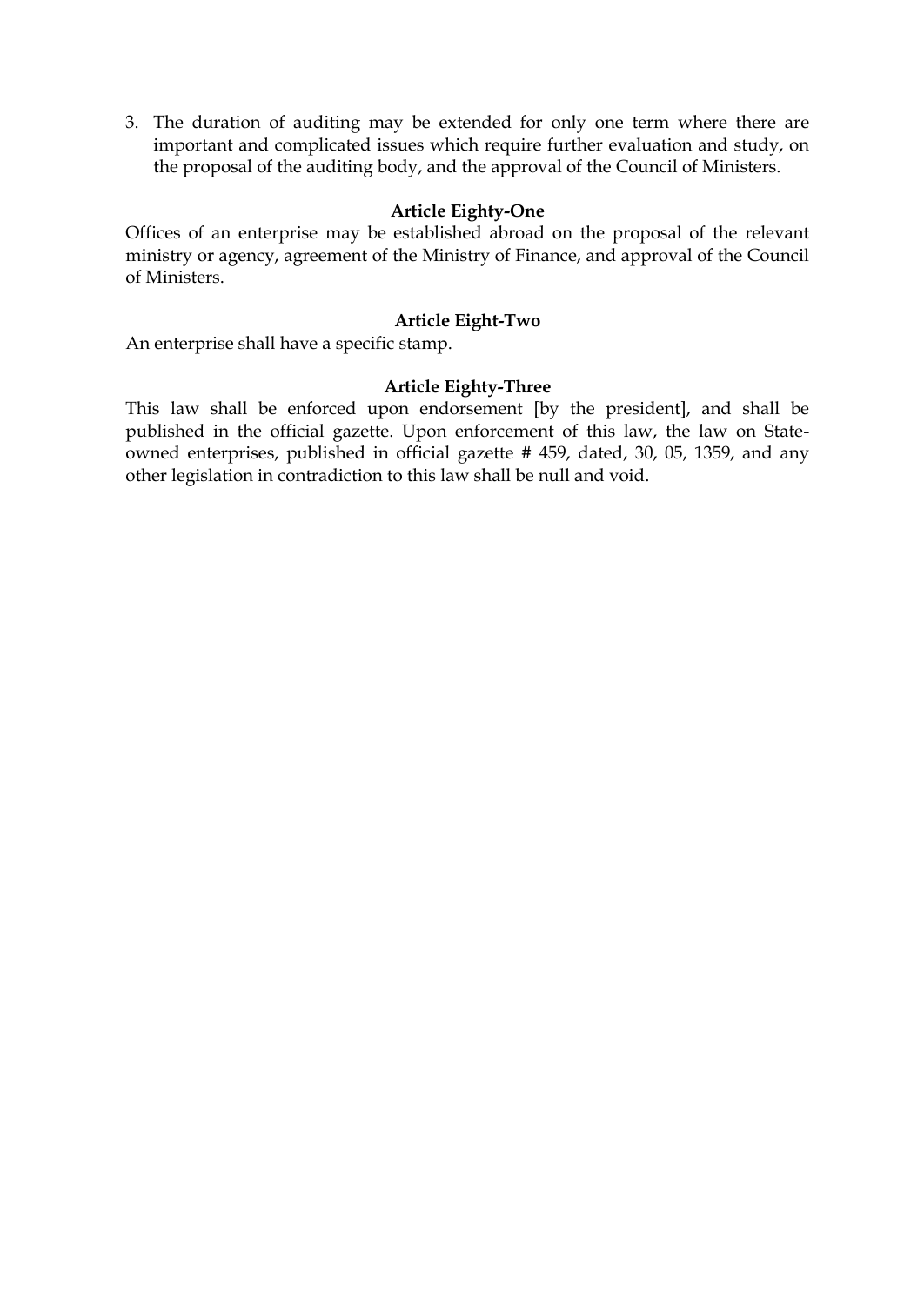## **Decree**  Of

# The President of Islamic Republic Afghanistan About Amendments and Additions to Some Articles of State-Owned Enterprises Law No: 103

Dated: 15/9/1384

# **Article 1:**

Article sixty six, seventy three, seventy four and second paragraph of Article seventy five of SOEs Law, published in Official Gazette No. 743, Dated 1370/2/13, shall be amended as follows:

## *Article sixty six:*

"1. The Ministry of Finance, in consultation with the relevant ministry, and under oversight of SOEs Evaluation Commission composed of the Minister of Finance, Minister of Commerce, Minister of Economy, and the Senior Economic Advisor to the President of Afghanistan may review and evaluate and take action regarding those SOEs which are not economically viable or for which the continuation of operations would not be profitable, through the following methods: change of legal form, reorganization, liquidation and dissolution, transfer of ownership through sales of shares or assets and fundamental property, management contracts, or lease contracts. Any such actions shall be announced in the public media.

"2. Proposals for individual enterprises, made and implemented by the Ministry of Finance as provided for in Paragraph 1 of this Article, shall be concurred by SOEs Evaluation Commission and approved by the Cabinet of Ministers. The SOEs Evaluation Commission shall establish [appropriate] monitoring and oversight procedures.

"3. The Ministry of Finance, in consultation with the line ministries, shall develop and establish appropriate Rules and Procedures and after concurrence of the SOEs Evaluation Commission shall be published in the appropriate media."

"4. Changing of the legal form of SOEs to corporation shall be according to the Commercial Code and other relevant legislations. The charter of any such new corporation shall be prepared and processed by the Ministry of Finance.